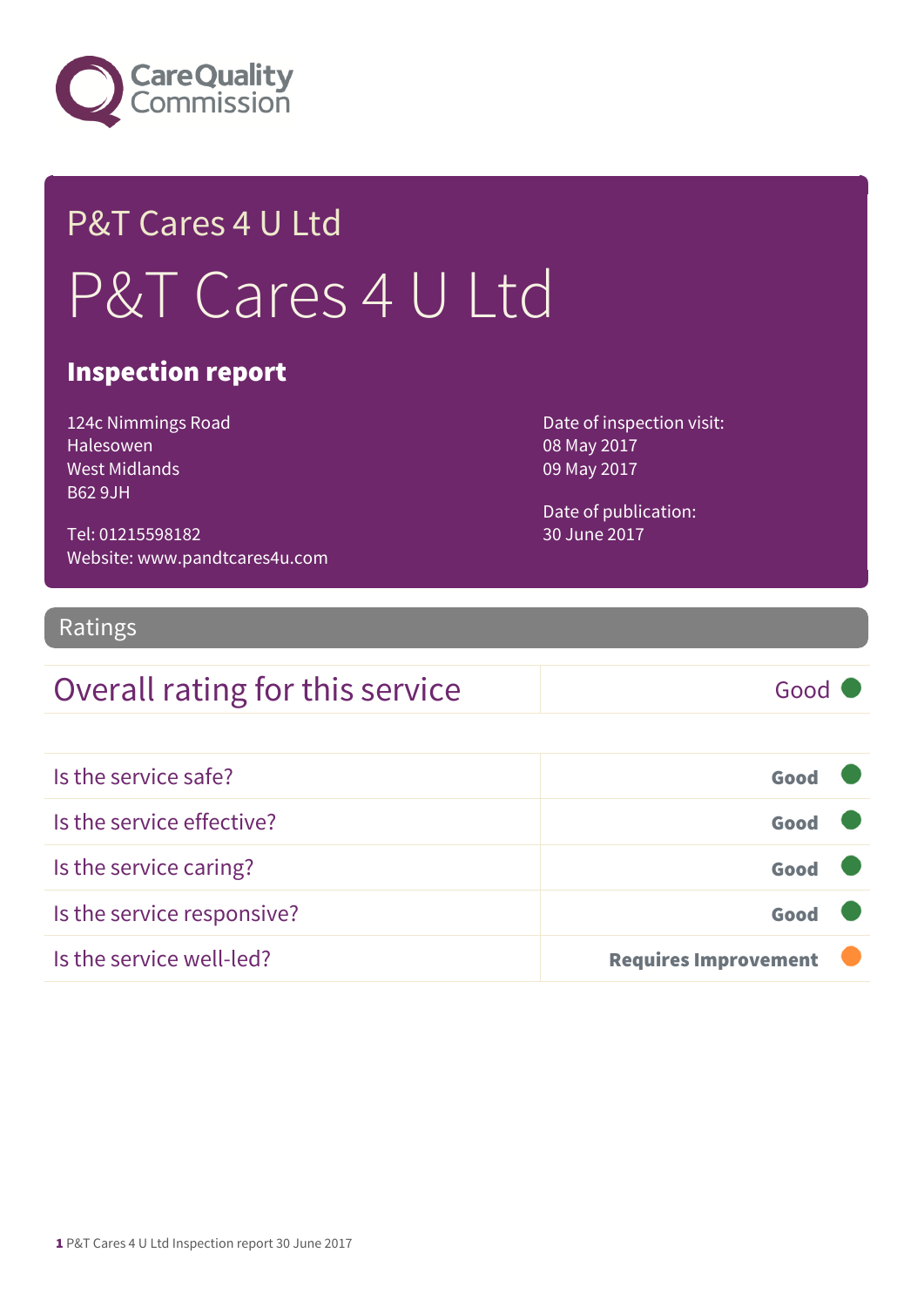### Summary of findings

#### Overall summary

This announced inspection took place on 8 and 9 May 2017.

P & T is registered to provide personal care to people who live in their own homes. On the day of our inspection 51 people were using the service.

This was the first rating of the service since it was registered on 12 July 2016.

The service had a registered manager. A registered manager is a person who has registered with the Care Quality Commission to manage the service. Like registered providers, they are 'registered persons'. Registered persons have legal responsibility for meeting the requirements in the Health and Social Care Act 2008 and associated Regulations about how the service is run. The registered manager was available on the day of the inspection.

People using the service felt safe. Care staff were aware of the processes they should follow to minimise risk to people. Systems were in place to protect people from the risk of harm and abuse. Care staffing levels and skill mix ensured that people's needs would be met.

Care staff had the skills and knowledge required to support people effectively. Care staff received an induction prior to them working for the service and they felt prepared to do their job. Care staff could access on-going training and regular supervision to assist them in their role. Care staff knew how to support people in line with the Mental Capacity Act 2005 and gained their consent before assisting or supporting them. Care staff assisted people to access food and drink.

Where possible people were involved in making their own decisions about their care and their specific needs. Care staff provided dignified care and showed respect to people. People were encouraged to retain their independence with care staff there ready to support them if they needed help.

Care staff understood people's needs and provided specific care. People's preferences had been noted and acted upon where possible. People knew how to raise complaints or concerns and felt that they would be listened to and the appropriate action would be taken.

Quality assurance audits were not detailed enough to provide an awareness if any patterns or trends were developing which may impact upon the service provided to people. People were happy with the service they received and felt the service was led in an appropriate way. We received notifications of accidents or incidents that had occurred.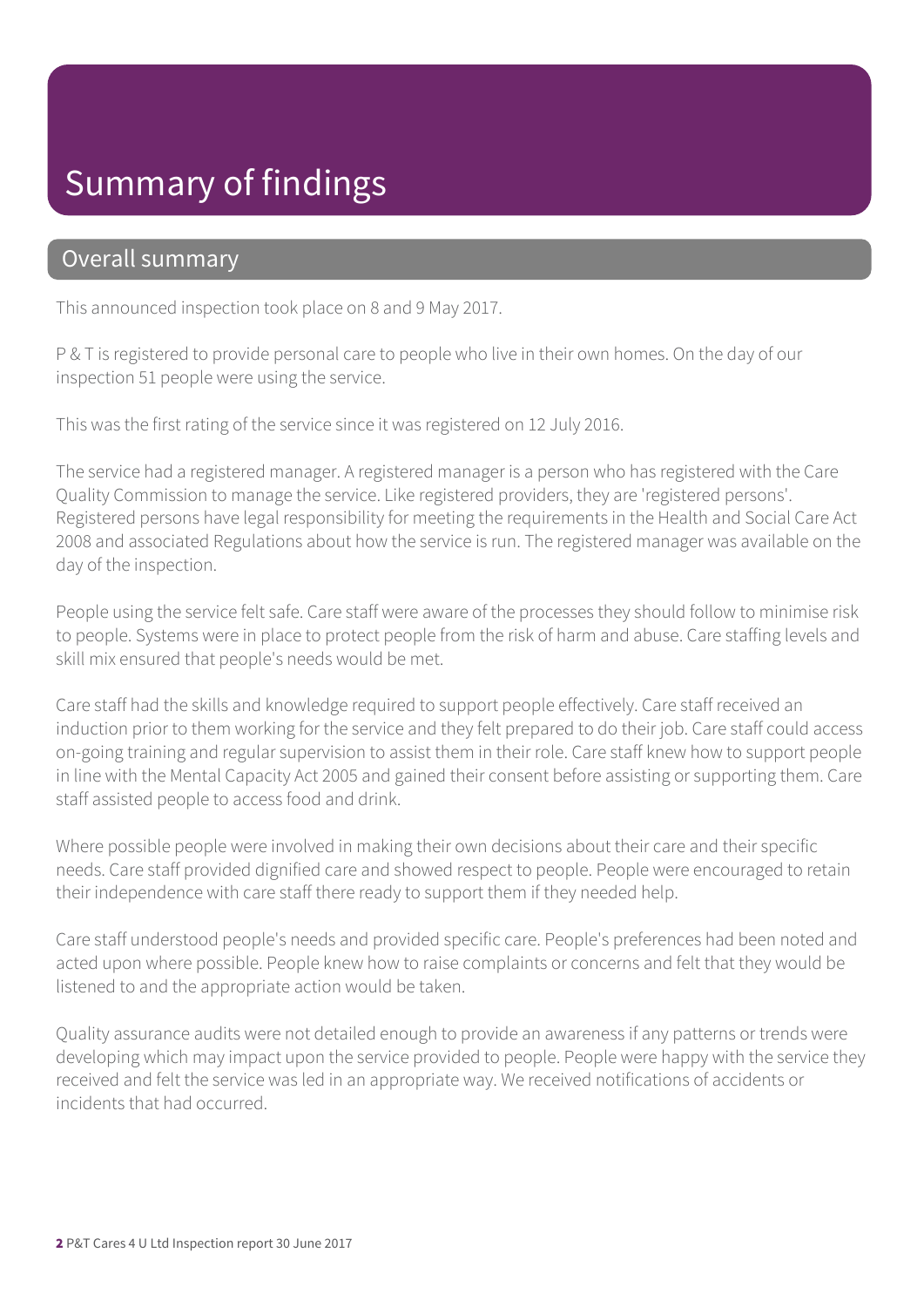#### The five questions we ask about services and what we found

We always ask the following five questions of services.

| Is the service safe?                                                                                                           | Goo  |
|--------------------------------------------------------------------------------------------------------------------------------|------|
| The service was safe.                                                                                                          |      |
| People felt safe and staff had been trained to recognise and<br>report abuse or harm.                                          |      |
| Medicines were administered appropriately.                                                                                     |      |
| Care staff recruitment was carried out appropriately.                                                                          |      |
| Is the service effective?                                                                                                      | Good |
| The service was effective.                                                                                                     |      |
| Care staff were provided with an induction before working for the<br>service and with on-going supervision and support.        |      |
| Care staff knew how to support people in line with the Mental<br>Capacity Act and gained their consent before supporting them. |      |
| Care staff assisted people to access food and drink where<br>appropriate.                                                      |      |
|                                                                                                                                |      |
| Is the service caring?                                                                                                         | Good |
| The service was caring.                                                                                                        |      |
| People felt that care staff were kind and caring towards them.                                                                 |      |
| People were given choices and encouraged to make decisions<br>where possible.                                                  |      |
| Care staff maintained people's dignity and provided respectful<br>care.                                                        |      |
| Is the service responsive?                                                                                                     | Good |
| The service was responsive.                                                                                                    |      |
| Care staff were knowledgeable about people's needs.                                                                            |      |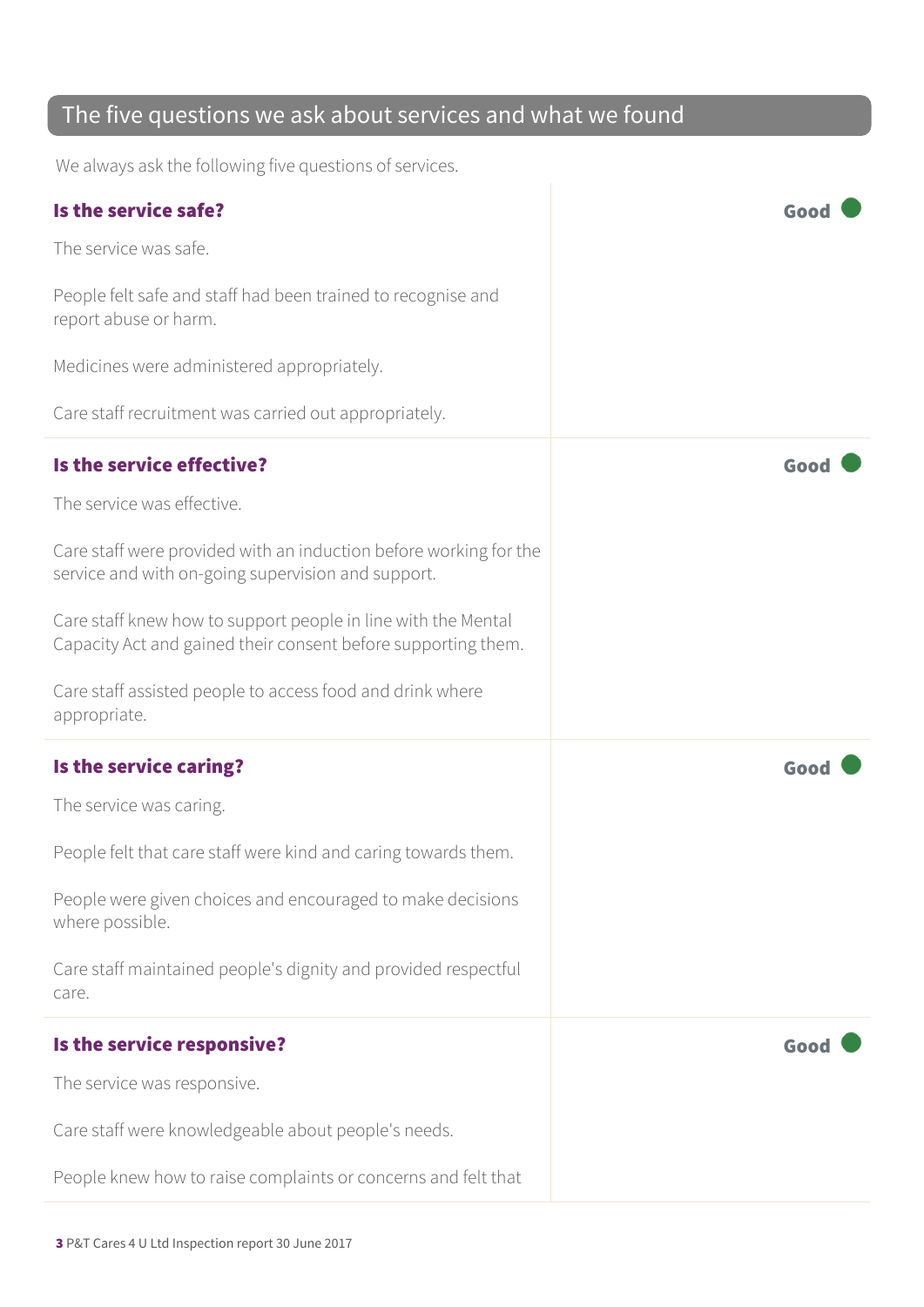| they would be listened to and the appropriate action would be<br>taken.                     |                             |
|---------------------------------------------------------------------------------------------|-----------------------------|
| People were asked for feedback on the service they received.                                |                             |
| Is the service well-led?                                                                    | <b>Requires Improvement</b> |
| The service was not always well-led.                                                        |                             |
| Adequate quality assurance audits were not carried out.                                     |                             |
| People were happy with the service they received and felt the<br>service was well led.      |                             |
| The provider ensured they notified us about incidents/accidents<br>as they are required to. |                             |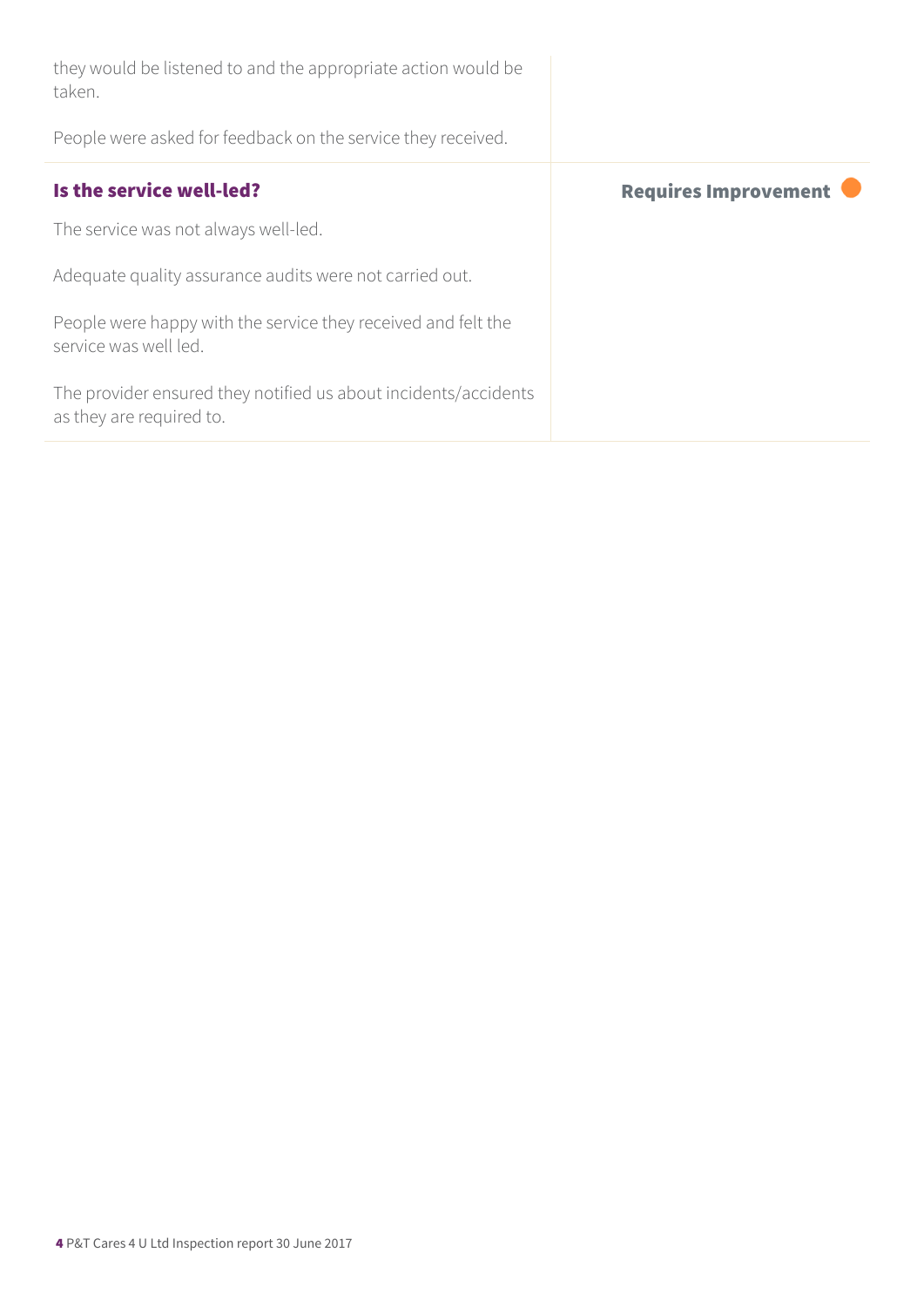

# P&T Cares 4 U Ltd Detailed findings

### Background to this inspection

We carried out this inspection under Section 60 of the Health and Social Care Act 2008 as part of our regulatory functions. This inspection checked whether the provider is meeting the legal requirements and regulations associated with the Health and Social Care Act 2008, to look at the overall quality of the service, and to provide a rating for the service under the Care Act 2014.

Our inspection was announced and took place on 8 and 9 May 2017. The inspection was carried out by one inspector. A second inspector held telephone discussions with people using the service and their relatives on 11 May 2017. We gave the service 48 hours' notice of the inspection as the manager is often out of the office supporting staff or providing care. We needed to be sure that they would be in.

We asked the local authority their views on the service provided and used this to assist our inspection. We also reviewed the information we held about the service. Providers are required by law to notify us about events and incidents that occur; we refer to these as 'notifications'. We used this information to plan what areas we were going to focus on during our inspection.

We asked the provider to complete a Provider Information Return (PIR). This is a form that asks the provider to give some key information about the service, what the service does well and improvements they plan to make. We visited before the deadline for the PIR to be returned.

We spoke with four people, two relatives, five members of care staff, the registered manager and the provider. We viewed care files for four people and the recruitment and training records for three members of staff. We looked at two people's medicine records. We looked at complaints systems, completed provider feedback forms and the processes the provider had in place to manage and monitor the quality of the service.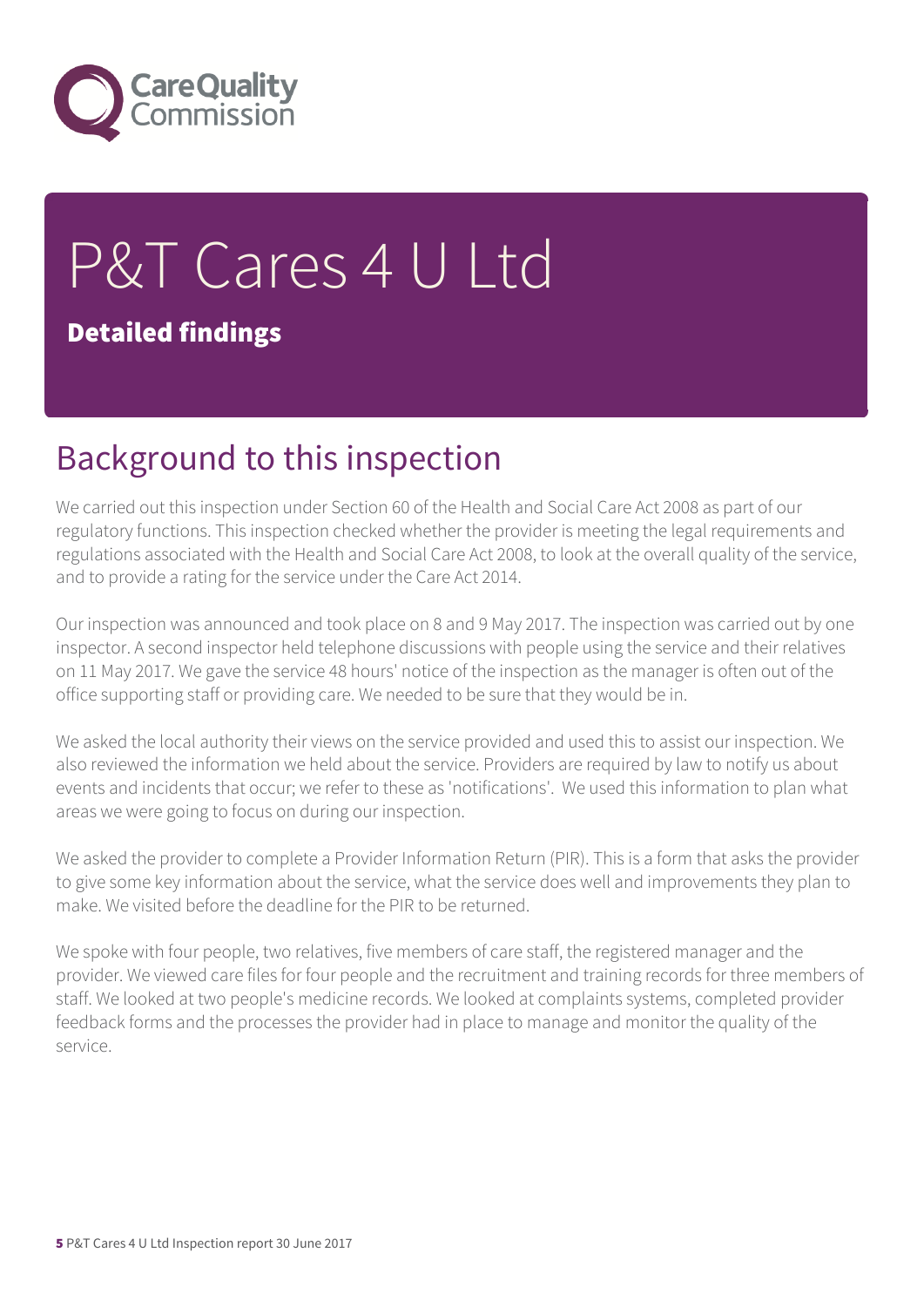## Our findings

People told us that they felt safe with one person saying, "I am safe, it's brilliant, I'm happy, I have the equipment I need and feel safe". A second person said, "I feel safe with the carers". A relative told us, "They [person receiving the service] are safe, they [care staff] are very good. A care staff member shared with us, "People are definitely safe, we have had training to make us aware of how to keep people safe". Any problems that I notice in the house I pass onto the family or the office. Sometimes people will neglect themselves such as not eating or taking medicines. We share information so people are safe".

Care staff we spoke with understood how to report any concerns regarding people's safety and they were able to tell us how they would be vigilant around any changes in people's demeanour or any physical signs, such as bruising. One care staff member said, "I would notice if someone who was normally chatty, had a low mood and I would want to know why". We saw records of how managers were currently dealing with a safeguarding concern and were in on-going discussions with professionals from the relevant external agency. We saw that there was a policy in place to record accidents and incidents, but none were recorded and we were told by the registered manager that non had occurred.

We found that risk assessments had been completed to minimise potential risk to people and we saw that these covered moving and handling, mobility, medicines and personal care amongst others. Risk assessments looked at how any potential risk could be reduced, such as using two care staff to assist people. Care staff were able to discuss any risk posed to people and one care staff member told us, "People are safe, we do risk assessments and notice any changes, which we notify the office of straight away. If the risk assessment needs to be updated because of any changes it is".

We found that effective recruitment systems were in place. Staff confirmed that checks had been completed before they started work. We looked at three staff recruitment records and saw that pre-employment checks had been carried out. This included the obtaining of references and checks with the Disclosure and Barring Service (DBS). The DBS check would show if a prospective care staff member had a criminal record or had been barred from working with people due to abuse or other concerns. We saw that completed applications provided a full work history.

One person told us, "I would advise anyone to use [P and T] they never missed a call to me. If the carers are going to be a bit late they will tell me". Another person told us, "I am now having better care, it is far more relaxed now the service has been running a while. They [care staff] send me a rota with any changes, I know whose coming in, it is the same lady most mornings and they come at lunchtime. One carer for three nights, all nice young ladies". Another person told us that they were feeling anxious because they had received a new care staff member due to sickness, but said that they were still meeting all their needs adequately. A relative told us, "Yes the managers try to make sure the staff are regular ones that [person's name] knows. A staff member told us, "We always have time to carry out calls and we don't use agency staff, as a team we support each other". Overall we found that people felt that there was a sufficient amount of staff to support them.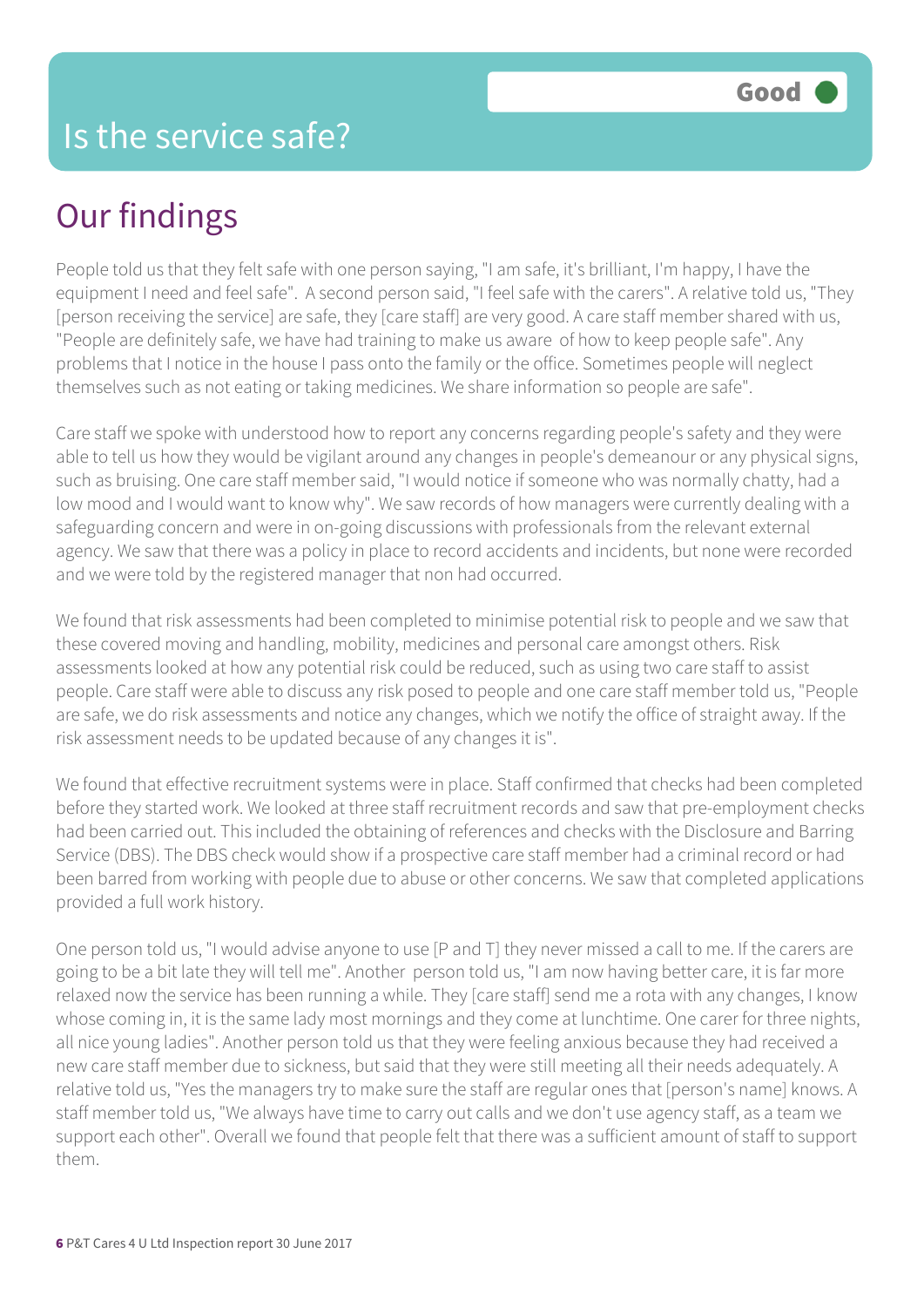People we spoke with told us that they received their medicines when they should and that they were given appropriately. One person told us, "Staff always ask to make sure that I have taken my medicine". A staff member told us, "I administer medicines and am observed by senior staff to show that I am competent". Care staff were able to tell us about people's medicines and how medicines given, 'as and when required' should be administered. There were also written details on files for this. We found that Medicine Administration Record [MAR] sheets were being completed appropriately. Care staff told us that they were trained and felt comfortable to give medicines. They told us that they received regular competency checks and records reinforced this.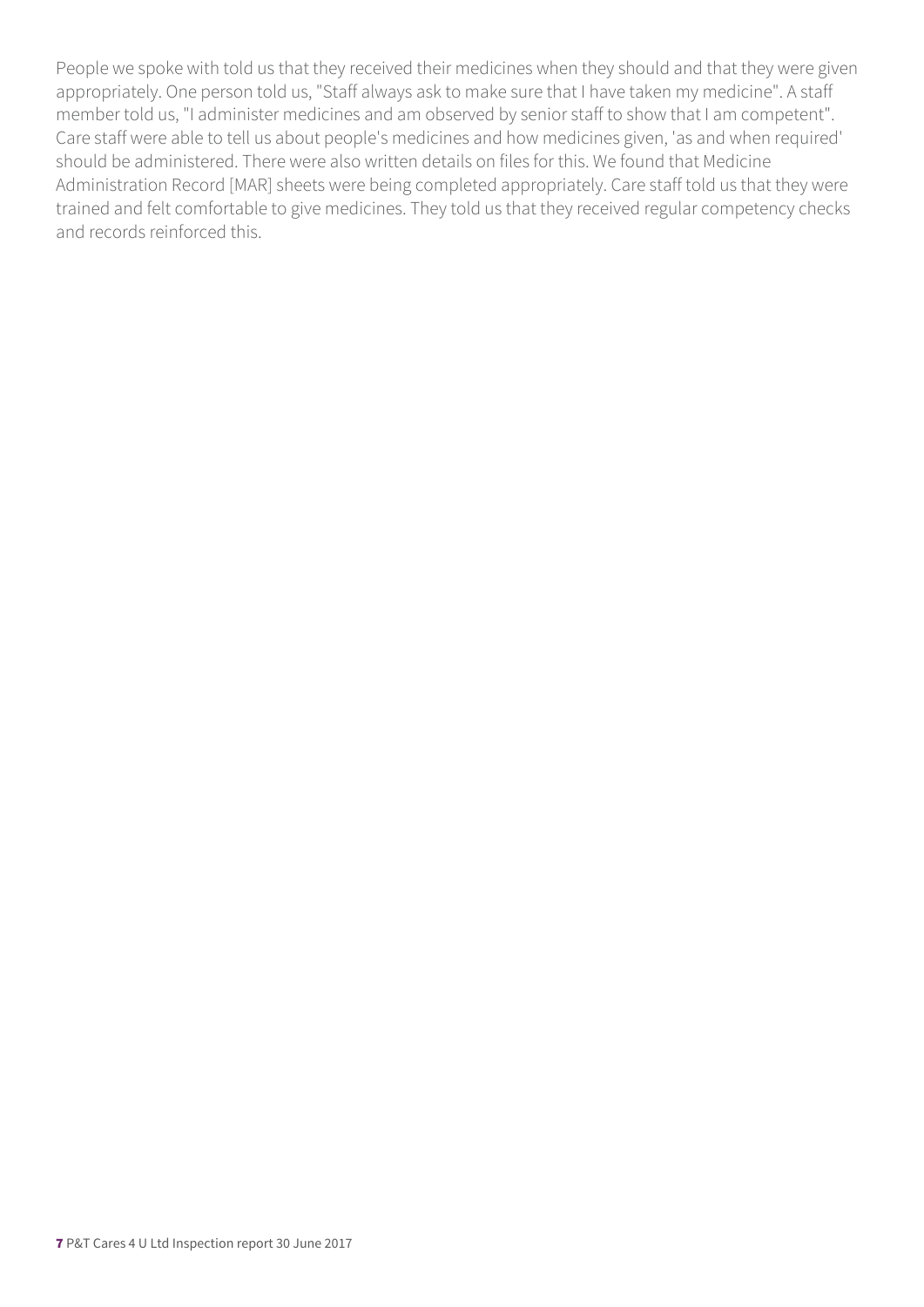#### Is the service effective?

## Our findings

People we spoke with told us that they thought that staff were knowledgeable and effective in their work. One person told us, "The staff know what they are doing". A relative said, "The carers are well trained, new ones come to shadow more experienced carers and learn from them".

A member of the care staff told us, "My induction was great. I did manual handling training, medicines and infection control training. I shadowed other staff until I felt ready to go out alone. I also read the policies and procedures". Care staff and managers we spoke with told us that new employees completed The Care Certificate. The Care Certificate is an identified set of induction standards to equip staff with the knowledge they need to provide safe and compassionate care.

We found that there was a computerised training matrix, which identified planned training as well as training already completed by care staff. When care staff were due for scheduled training the computer system was programmed to notify managers. A care staff member told us, "Training is regular and we can ask for specific training".

Care staff told us that they received regular supervisions and records reinforced this. One care staff member told us, "I have supervision every 4-6 weeks, but there is an open door culture in between and we can always go to the registered manager or other senior managers. They also understand that we have a life outside of work and that balance is very good". We saw that appraisals were due to be carried out.

The Mental Capacity Act 2005 (MCA) and Deprivation of Liberty Safeguarding (DoLS) provides a legal framework for making particular decisions on behalf of people who may lack the mental capacity to do so for themselves. The Act requires that as far as possible people make their own decisions and are helped to do so when needed. When they lack mental capacity to take particular decisions, any made on their behalf must be in their best interests and as least restrictive as possible. People can only be deprived of their liberty to receive care and treatment when this is in their best interests and legally authorised under the MCA. The application procedures where personal care is being provided must be made to the Court of Protection. Although the majority of people using the service had capacity the provider had knowledge of the principles of the MCA. Care staff were also aware of how to support people who may lack capacity and one care staff member told us, "Capacity is about being able to make your own choices or give consent. For instance, can a person tell you what they want or do they need assistance to share their feelings?". Care staff told us that nobody using the service was being deprived of their liberty. We saw that training on mental capacity was carried out.

People told us that staff asked their consent before carrying out care, with one person saying, "Staff always ask my consent before they come in. They then ask me where I want to eat my meal. They seek my choices". A care staff member told us, "I respect when people say no. I document it, let the office know and respect their wishes". A second care staff member told us, "I look for ways for people to give their consent, hand actions, a head shake. Consent can be non-verbal, if a person pushed me away I immediately know they don't want to be touched".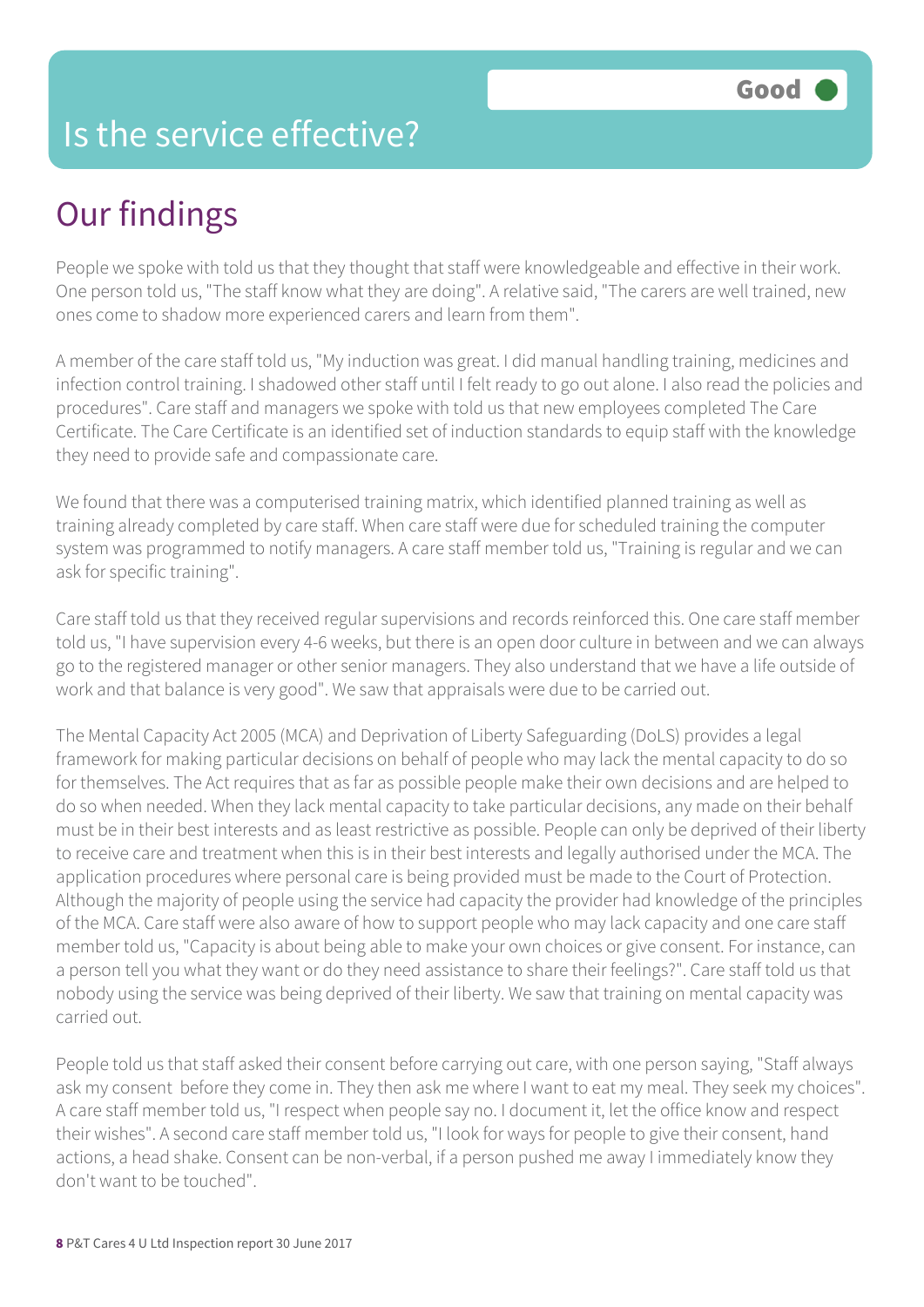People told us that they enjoyed the food, with one person telling us, "I get a sandwich for tea , the staff do me porridge in the morning , lunchtime is a microwave dinner or pie. I am quite happy with this". A care staff member told us, "Some people are on a pureed diet, soft mash-able diet or need thickeners to make their food easier to swallow. The Speech and Language Therapy [SALT] team will visit people and speak with us to pass on information. The District Nurse also shares information with us and it is then documented in the care plan". A second member of care staff shared, "We will give a person what they want to eat and if a person forgets to eat we will gently prompt to encourage them".

People told us that their on-going health needs were met, with one person saying, "Staff will organise healthcare if needed. I pass information on from my GP and they listen and note it". People told us that if they needed to see a doctor this was arranged without delay. One person told us, "If I was unwell, I am confident that the staff would contact my GP". We saw that visits from health professionals were recorded and that a full medical history of each person was given and medical letters related to appointments and on-going care was kept.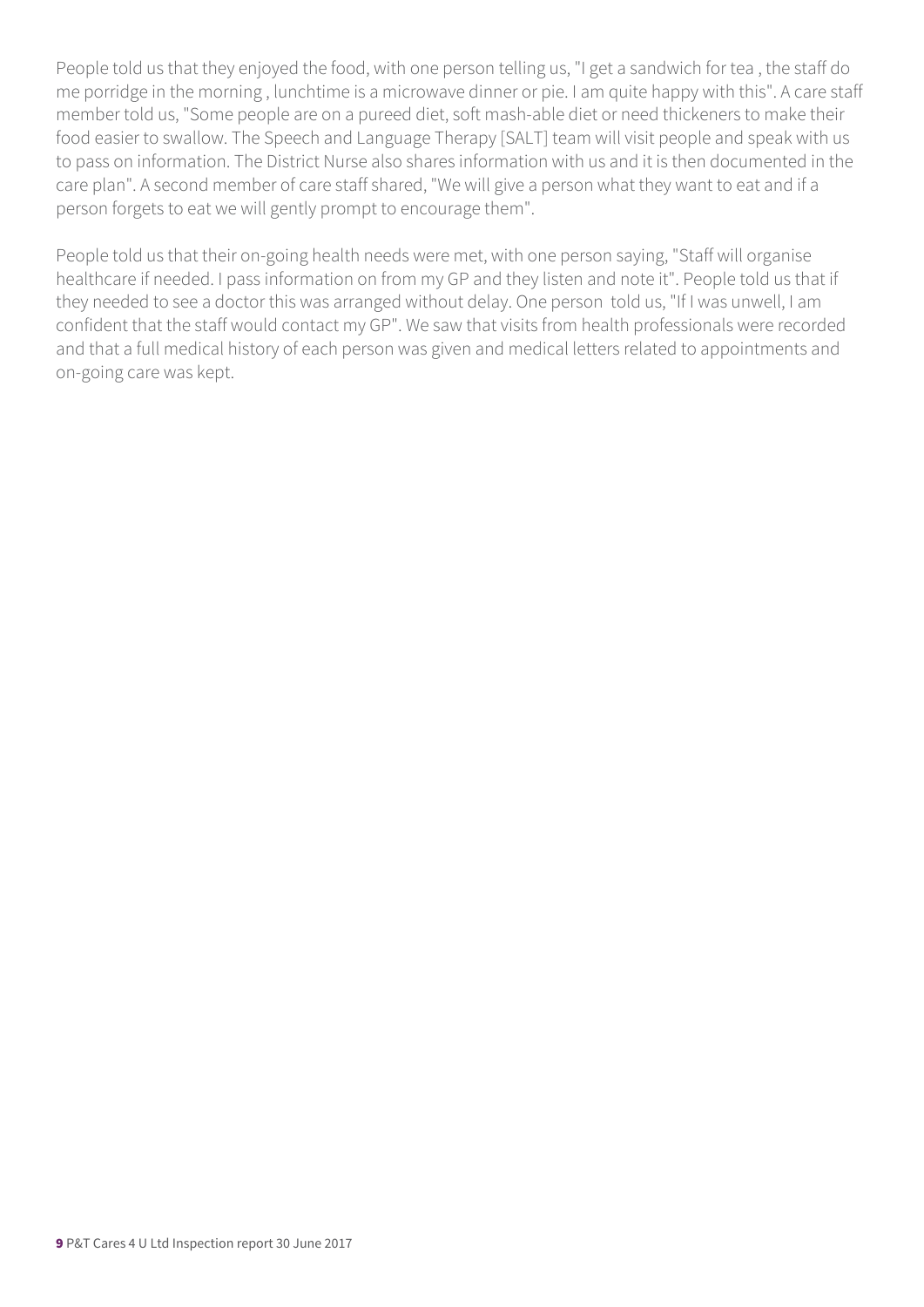## Our findings

People told us that the care staff were kind and cared for them well. One person said, "The staff are very kind, they are lovely". A second person told us, "The staff do care, if I ask anything they [care staff] will do it for me, for example to open my curtains, they do it straight away. They [care staff] also ask if I need the toilet". A care staff member told us, "I left my last job and came here because I know how much the staff care for people, it means something".

People told us that they were encouraged to make their own decisions and one person said, "The staff ask me questions like, do you want a meal in lounge or the bedroom? They seek my choices". A relative told us, "The staff really think about people they are very considerate. They always ask, do you want the commode, cup of tea?". A care staff member told us, "People are given choices, we ask what they want for breakfast, what to wear, where to sit?".

People shared that they felt that care staff treated them with respect and dignity. One person said, "They [care staff] take time and don't rush , no one tries to rush. They [care staff] keep doors shut and curtains shut when they help me wash and with personal care. I am very pleased with how they do it and I feel nice and clean". A second person said, "Even though the staff have the key code, they still knock the door. I think that says a lot about them". A relative told us, "Staff are conscious of privacy and do cover people with a towel when washing". A care staff member told us, "I always consider people's privacy and dignity and think about what I woud want for myself. I shut the door and the curtains when dressing people".

Where possible people were encouraged to be independent. One person told us, "They [care staff] will say, come on do you fancy doing it [task] and if I can, I will". A relative told us, "The staff do support independence and will do things like offer finger foods which are easier to eat, so they [person receiving service] can try themselves". A care staff member said, "We encourage independence as much as we can. If someone can make a cup of tea we encourage them to do so".

Relatives told us that they had forged positive relationships with care staff and that good lines of communication were open. One relative told us, "We can call up and they [care staff] let us know what we need to know, they [care staff] also call us, they [care staff] are very good". A care staff member shared, "People's friends and relatives we have a good relationship with, we share information with them when it can be shared".

The registered manager told us that should people using the service require an advocate they would go through social services to get them one, however at this time is was not deemed by care staff that anybody using the service was in need of advocacy. Advocates assist people to understand their rights and to express their views regarding decisions made about them.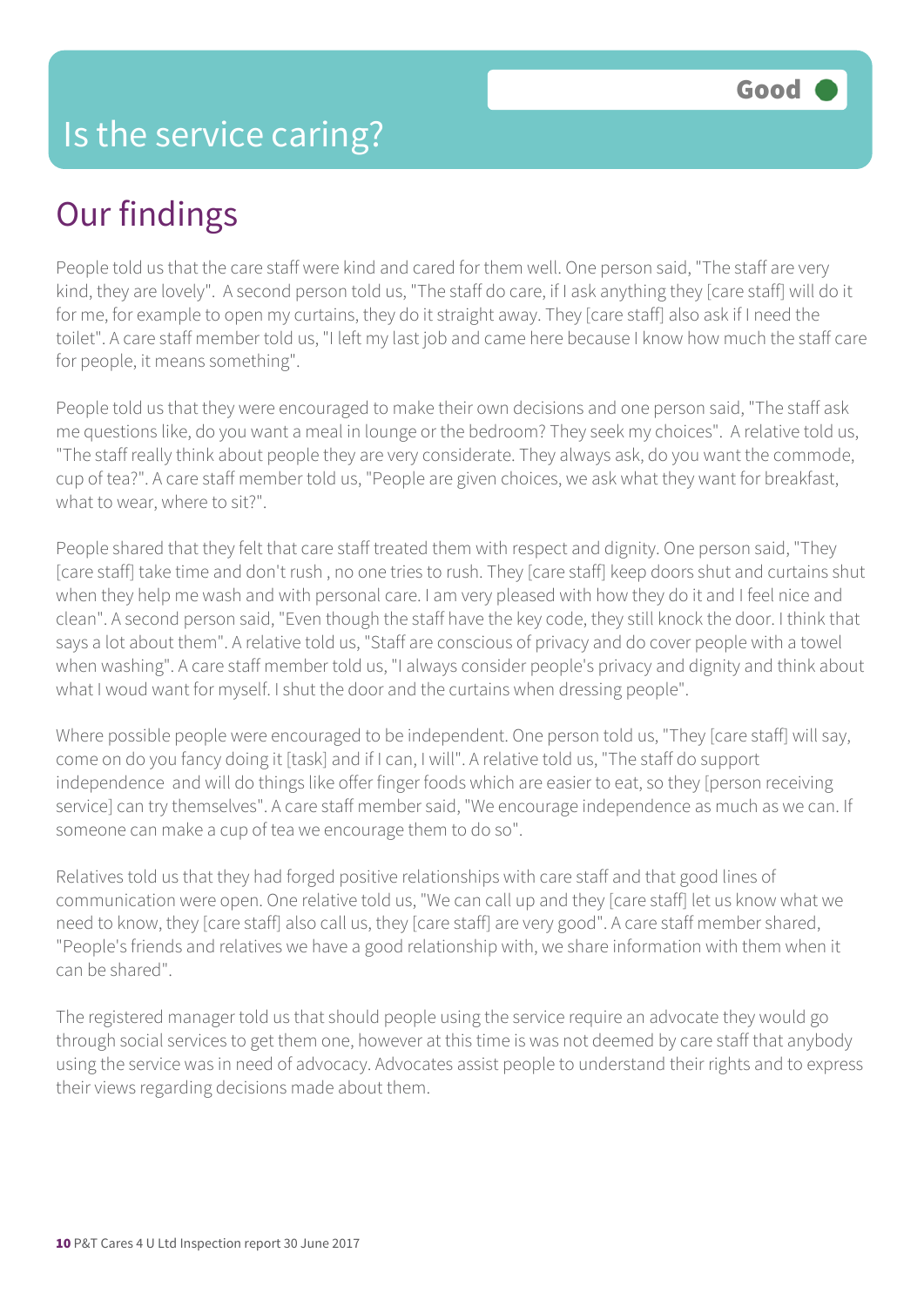# Our findings

People we spoke with told us that they had been part of developing their care plan. One person said, "I have agreed the care plan with them [registered manager] and went through what I needed to". A second person told us, "We contacted them [office staff] at the start and they [managers] came out to see us and we had an initial interview and then another interview with [managers] and an assessment". A relative told us, "We have care plans, the staff actually came out and did a re-assessment, we always feel involved". We saw that care plans included information on people's needs and the outcome they were seeking. For example a person's mobility outcome was recorded as; to make sure I have all of my walking aids to hand or personal care outcomes. Another person's personal care outcome was; the support I need is to provide a good standard of hygiene, provided in a manner which respects privacy and dignity. Pre-admission information was given alongside the person's medical history. We saw that each care plan was personalised with step by step instructions for care staff and was reviewed within an appropriate timescale and people were involved in their reviews where possible.

People told us that their opinions were respected. One person said, "I don't want a male carer, only a female. I have told them this and that is what I get". People's preferences were recorded such as, preferred language and if a translator was required and if people had religious needs. A life history was supplied which looked at where the person was born, previous careers and likes and dislikes.

We saw that there was a complaints policy in place and where possible people told us that they would use this if needed. One person told us, "They [office staff] have sent out complaint forms if I have any complaints, but don't. We saw that currently a complaint was being looked at in conjunction with the local authority. Information had been shared by the agency with the social worker and this was being investigated. Only one recorded complaint had been received since the service was registered, but managers told us how they would monitor any further complaints for patterns and trends.

People told us that they had been asked their views on the service and that telephone monitoring was in place to check that people did not have any worries. One person told us, "They [staff] phone me every so often from the office to give me a courtesy call to see if I have any complaints etc." We also saw that a process of sending out surveys had recently been introduced. We saw that although some surveys had been returned there was no analysis carried out, as the timescale for people to return them had not yet passed. We saw that of those returned the response was mainly positive, however a few returned stated that staff were not always on time. Managers told us that they will always call people if staff were going to be late and that they would speak personally to respondents of the survey. Staff have to check in with computerised monitoring, so managers are aware of who is late and this is then dealt with, care staff confirmed this.